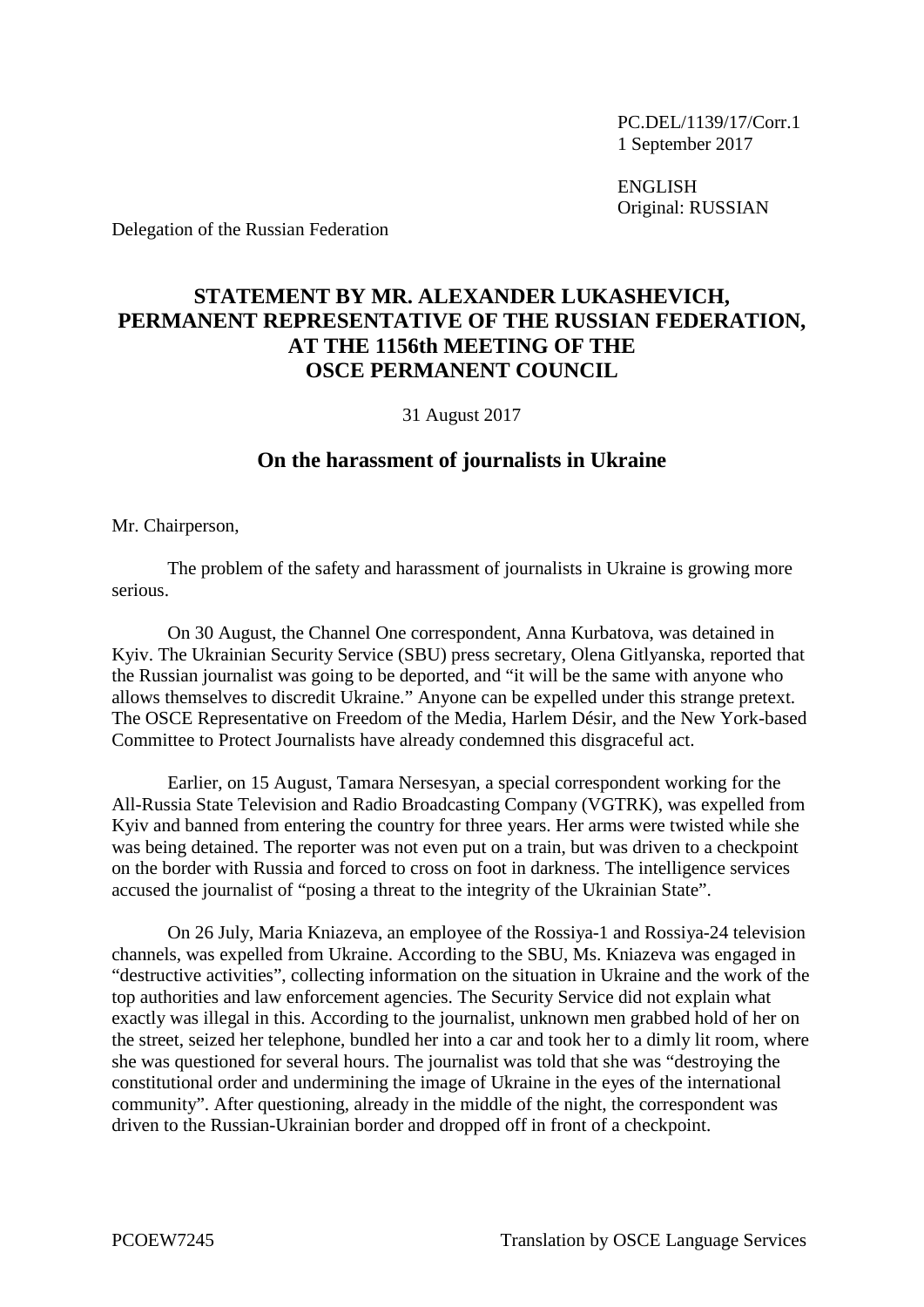In May of this year, Ramil Sitdikov, a photojournalist working for the Rossiya Segodnya news agency, and two journalists from the *Komsomolskaya Pravda* newspaper were not allowed to enter Ukraine. The photojournalist was told he was being denied entry because he did not have a substantiated reason for visiting. Journalists working for Channel One and NTV were deported from Ukraine simply for having filmed torchlit marches by nationalists. Journalists working for the Russian television channel Life News were regarded as personae non gratae, and the Ukrainian Security Service detained the television channel's correspondent and cameraman when they began asking Kyiv residents questions on the street. In December of last year, the Ukrainian Government refused to provide accreditation to journalists working for the RIA Novosti news agency, referring to a decision by the Verkhovna Rada stating that reporters registered as Russian could not attend meetings.

Over the past two years, the Ukrainian Government has repeatedly prevented Russian journalists from entering the country. This year alone, over 60 representatives of Russian media have been denied entry to Ukraine. For example, in 2016, without any explanation Ukrainian border guards banned Darya Grigorova, a special correspondent with the VGTRK, from entering the country for five years, informing her of this decision at the airport. Her passport was confiscated and she was forced to spend the night on a bench. In the morning she was taken to a special room and given her deportation papers.

A year earlier, the Ukrainian authorities had deported a VGTRK film crew along with the correspondent, Alexander Rogatkin. In the same year, the journalist Alexander Balitsky was deported. The leader of the radicals, Oleh Lyashko, attacked him in the Verkhovna Rada building, calling the journalist "an employee of the intelligence services".

The Channel One editorial office spent several worrying hours awaiting news about the fate of the journalist Alexandra Cherepnina. As preparations were being made to go live on air, she suddenly failed to get in touch. The television channel's cameraman was unable to find any trace of her or her belongings in her apartment. Later, Ms. Cherepnina contacted the channel and explained that she had been detained by the SBU and charged with the "falsification" of video material. The intelligence services informed Ms. Cherepnina that she was banned from entering Ukraine for three years. According to their information, the journalist had attempted to film a fake clip, which would "discredit the Ukrainian authorities".

Harassment of the media, pressure on printed publications, and attacks and assaults on journalists have become so widespread and commonplace in Ukraine that the US Congress Helsinki Commission published a separate report on freedom of the media in Ukraine. In it experts noted that journalists who attempt to draw attention to crimes by the armed forces in Ukraine or disapprove of government policy regularly encounter pressure and threats.

On 31 August, even the National Union of Journalists of Ukraine reported a rise in aggression against the media. According to the Union, the Ukrainian media community criticizes the law enforcement authorities for failing to effectively investigate crimes against journalists.

One of the first to come under attack, in early 2015, was the Inter television channel. The channel was accused of working for the "aggressor", which came down to broadcasting television programmes with the participation of Russian show business stars. There were plans to revoke the channel's licence because of this. And then they decided to simply torch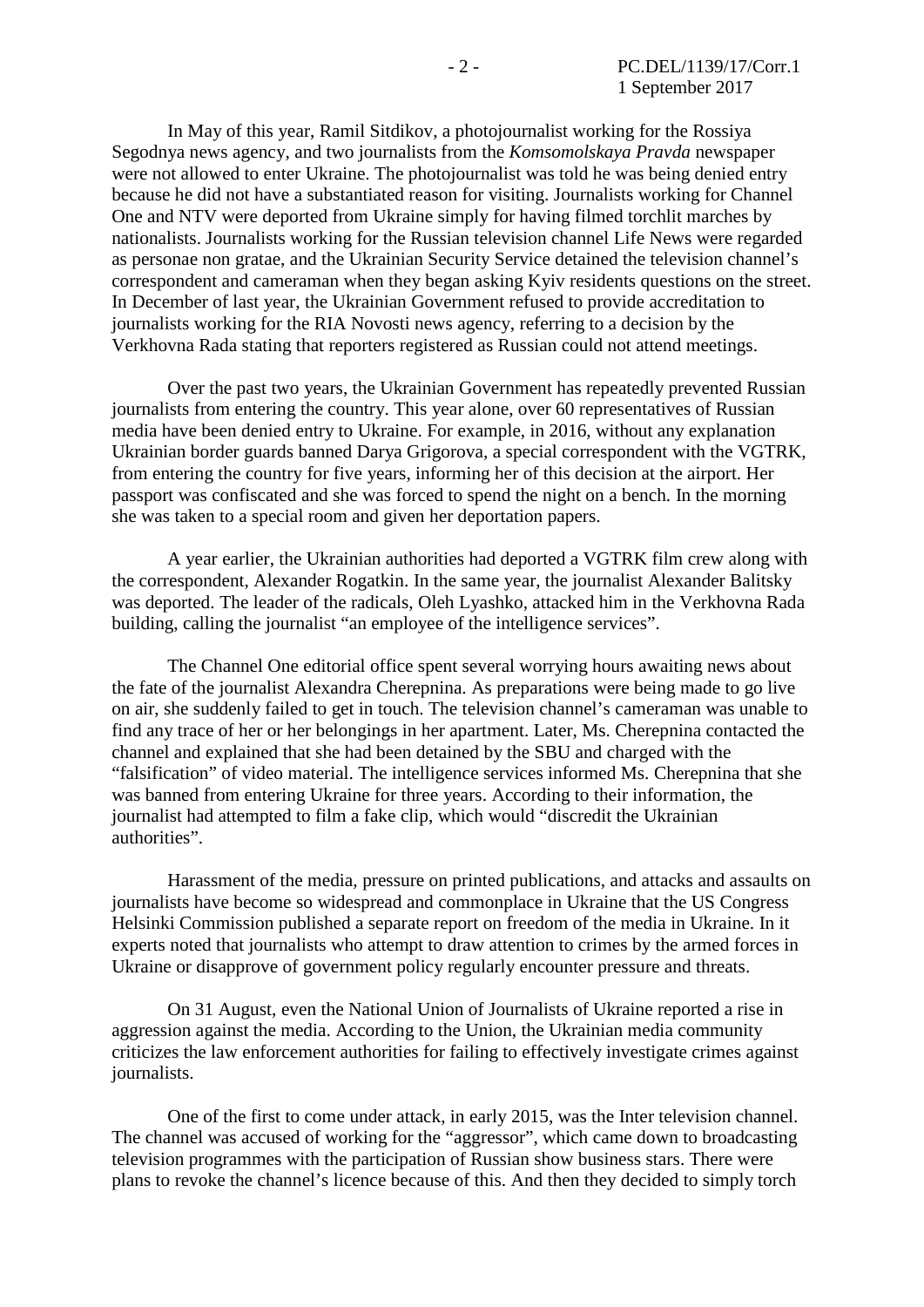the premises. Masked thugs set fire to the editorial office, beat up the staff and prevented them from leaving the burning building, resulting in carbon monoxide poisoning. It was a similar scenario to what had happened a year earlier at Trade Union House in Odessa. Journalists compared the arson attack on the Inter offices to the burning of the Reichstag in Nazi Germany, after which massive repression of the opposition began. Lawlessness on the part of the intelligence services is what journalists who do not work for the authorities are up against.

On 9 August 2017, the editorial offices of the Ukrainian publication Strana.ua and the homes of its staff were searched. What the SBU was looking for in the journalists' homes is still not clear. A month ago, the police beat up Natalia Nagorna, a journalist working for the 1+1 television channel, simply for having photographed a checkpoint. Similarly, in 2016, the SBU suspended the accreditation of journalists working for the Ukrainian television channel Hromadske TV, Anastasia Stanko and Konstantin Reutski, in connection with a story that allegedly revealed the stationing of Ukrainian security forces.

Journalists from other countries regularly face sanctions from the Ukrainian Government. In April 2016, four correspondents working for the Mir Interstate Television and Radio Company, Belarusian citizens who wanted to make a film about the anniversary of the Chernobyl disaster, were prevented from entering Ukraine. In the same year, the German journalist Saadi Isakov was also prevented from entering the country when he arrived in Odessa. In 2015, the President of Ukraine, Petro Poroshenko, issued a decree enacting the decision of the National Security and Defence Council regarding sanctions against 34 journalists and seven bloggers from Russia, Kazakhstan, Germany, Israel, Spain, Switzerland, the United Kingdom and other countries.

In May of this year, it became known that the Ukrainian Government had expanded the sanction lists for foreign companies and citizens, which were published in an annex to President Poroshenko's decree. They now number 1,228 physical persons and 468 legal entities. In particular, Ukraine imposed sanctions on a number of Russian media, prohibiting access to the VKontakte and Odnoklassniki social networks and the Yandex and mail.ru services.

Personal details about Russian and foreign reporters visiting Crimea and Donbas are regularly published on the notorious Mirotvorets website in Ukraine. They receive threats. The OSCE Representative on Freedom of the Media at the time, Dunja Mijatović, called the publication an "alarming development which could further endanger the safety situation for journalists". Meanwhile, the Ukrainian Commissioner for Human Rights, Valeria Lutkovskaya, has been unsuccessfully calling on the Verkhovna Rada for a number of years to hold parliamentary hearings on the safety of journalists.

However, there is nothing surprising in this attitude towards journalists. The regime in Kyiv supports intolerance of any opinion that is different, and so-called patriotic activists are always at hand to deal with anyone who disagrees with them.

Journalists work in Ukraine at risk to their lives. The VGTRK staff Anton Voloshin and Igor Kornelyuk, the Channel One cameraman Anotoly Klyan, the Italian journalist Andrea Rocchelli and his interpreter Andrey Mironov, and the Rossiya Segodnya photojournalist Andrey Stenin lost their lives because of the actions of the security forces. More than two dozen journalists have died during the past three years in Ukraine.